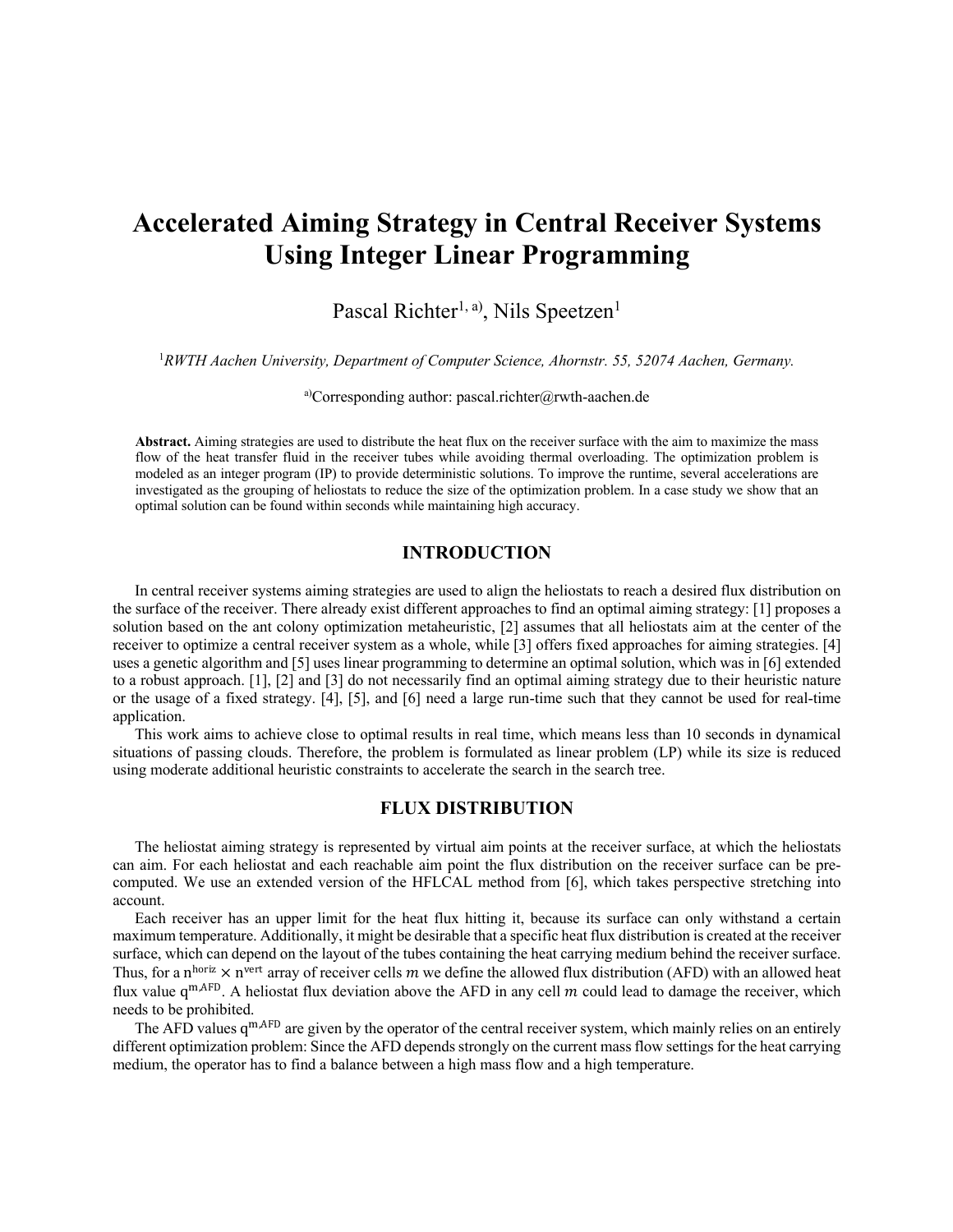

**FIGURE 1.** Example for an Allowed Flux Distribution (AFD) on the surface of a receiver with  $n^{\text{horiz}}=54$  and  $n^{\text{vert}}=42$  cells. The x-axis shows the cardinal direction (N=North, E=East, S=South and W=West).



**FIGURE 2.** Example for a reached heat flux distribution on the surface of a receiver with  $n^{\text{horiz}}=54$  and  $n^{\text{vert}}=42$  cells. The xaxis shows the cardinal direction (N=North, E=East, S=South and W=West).

#### **AIMING STRATEGY AS INTEGER LINEAR PROGRAM**

The objective of the aiming strategy is to maximize the received flux on the receiver, while considering that in all receiver cells the received flux never exceeds the desired flux of the given AFD. The underlying optimization problem is formulated as a LP, where the binary decision parameters decide if a heliostat aims on an aim point or not. Beside the desired heat flux as an upper bound for the received heat flux, we also consider safety constraints for the heat shield around the receiver.

The objective of the optimization problem is to maximize the concentrated heat flux on the receiver surface,

$$
\text{maximize} \sum_{m \in M^{\text{rec}}} \left( q^m \cdot A^m \right). \tag{1}
$$

For each receiver cell  $m$  with its area  $A<sup>m</sup>$  the received flux is given by

$$
q^m = \sum_{h \in H} \sum_{a \in A} q_{h,a}^m \cdot x_{h,a} \quad \forall \, m \in M
$$

The notation  $q_{h,a}^m$  describes the heat flux in receiver cell *m* from heliostat *h* aiming on point *a*. The heliostats *H* are allowed to aim at specific points at the receiver surface, called aim points from the set  $A$ . There exists one binary decision variable  $x_{h,a}$  for each pair (h, a), h  $\in$  H, a  $\in$  A, which determines if the heliostat h  $\in$  H targets the aim point  $a \in A$ , i.e.

$$
x_{h,a} \in \{0,1\} \quad \forall \, h \in H \quad \forall \, a \in A \tag{3}
$$

If heliostat *h* targets aim point *a* then  $x_{h,a} = 1$ , otherwise it is 0. A heliostat can aim at most on one aim point,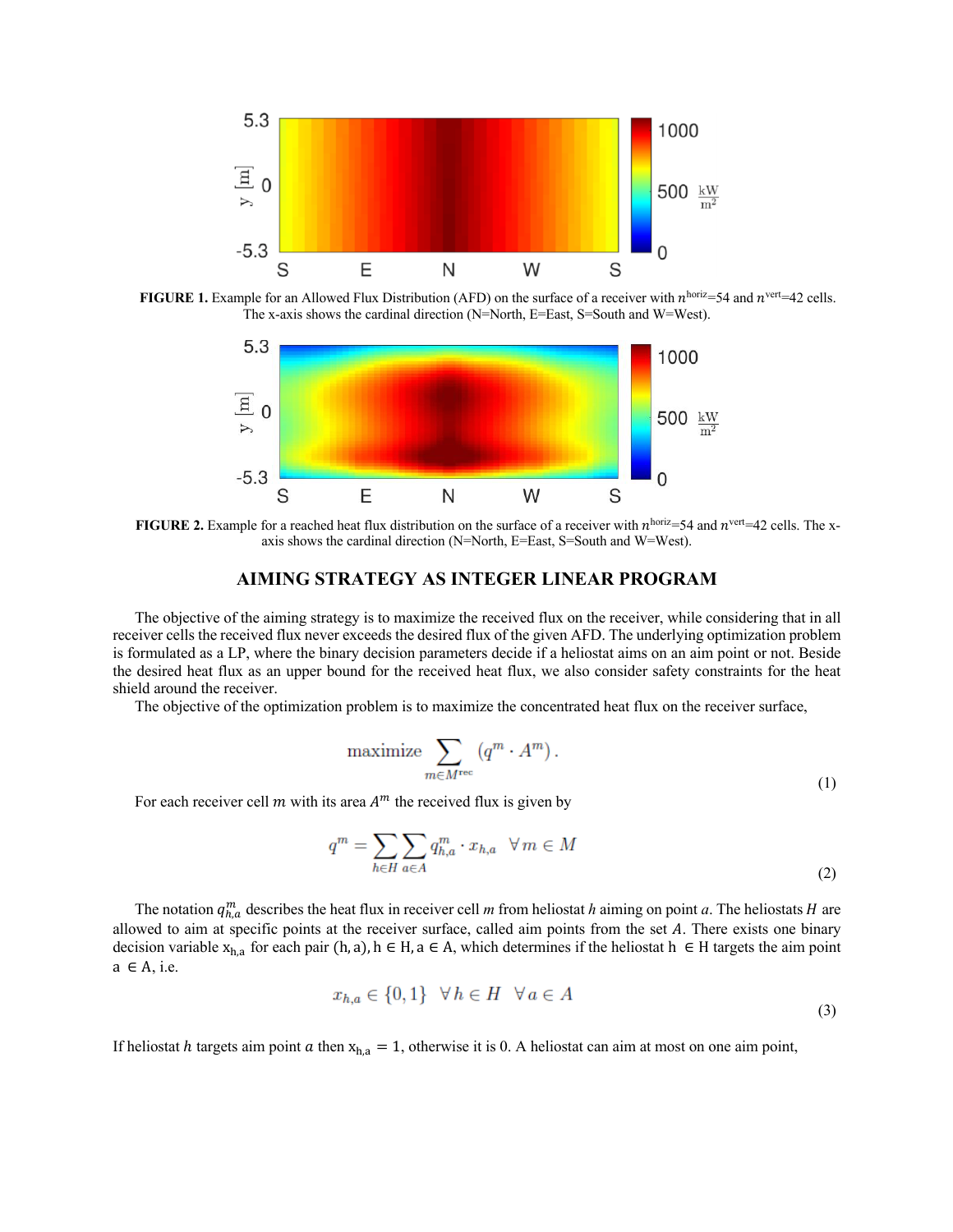$$
\sum_{a \in A} x_{h,a} \le 1 \quad \forall \, h \in H \tag{4}
$$

This enables the computation of solutions where some heliostats have to stay unused due to safety constraints.

A heliostat should only aim at aim points which can be reached, which is not always the case for cavity and external receivers. For a heliostat, we call the blocked aim points  $A_h^{blocked}$  and forbid the use of these points as a target. Thus, we set the decision parameters to these aim points to zero,

$$
x_{h,a} \equiv 0 \quad \forall \, a \in A_h^{\text{blocked}} \tag{5}
$$

The allowed flux distribution (AFD)  $q^{m,AFD}$  in kW/m<sup>2</sup> serves as an upper limit for the total heat flux density at the measurement points. Its constraint is formulated as

$$
\sum_{h \in H} \sum_{a \in A} q_{h,a}^m \cdot x_{h,a} \le q^{m,\text{AFD}} \quad \forall \, m \in M^{\text{rec}} \tag{6}
$$

A heat shield is installed at the edges of the receiver, to prevent damage to the solar tower from heat flux missing the receiver. This heat shield usually has a lower allowed heat flux than the receiver surface, therefore the heat flux at the edges of the receiver is constraint to  $q^{shifted}$  in  $kW/m^2$ .

$$
\sum_{h \in H} \sum_{a \in A} q_{h,a}^m \cdot x_{h,a} \le q^{\text{shield}} \quad \forall \, m \in M^{\text{shield}} \tag{7}
$$

To solve the integer linear program, we use Gurobi [7], a commercial optimizer solver software.

## **ACCELERATION USING HELIOSTAT GROUPING**

To reduce the size of the optimization problem, the heliostats are organized into groups which target onto the same aim point. Thus, if we use groups with about  $c$  heliostats, then the number of decision parameters is reduced by factor  $c$ . Therefore, we call this parameter the compression factor  $c$ . The groups are composed in such a way that at most all of its heliostats can reach the same set of aim points (e.g. if we regard an external receiver the heliostats are all from a similar angular range). This is achieved using complete linkage agglomerative clustering with the angular difference of the heliostats from the receiver as the dissimilarity function, which results in groups of even sizes, where all heliostats can see almost exactly the same aim points, as long as  $c$  is not extraordinarily large.

It is clear that due to the grouping the quality of the solution decreases. In Fig. 3 it can be seen that the received flux for a compression factor of  $c = 4$  reduces to about 98.99 %, in comparison to the optimal solution with  $c = 1$ . But at the same time the computational time is reduced by a factor of 4.2 on a standard PC, see Fig. 4. Using  $c = 8$ we get an accuracy of 98.2 % and a speedup of 7.8.



**FIGURE 3.** Quality of the solution in dependency of the grouping size, using the Gemasolar test case with 2650 heliostats and 135 aim points on the external receiver surface.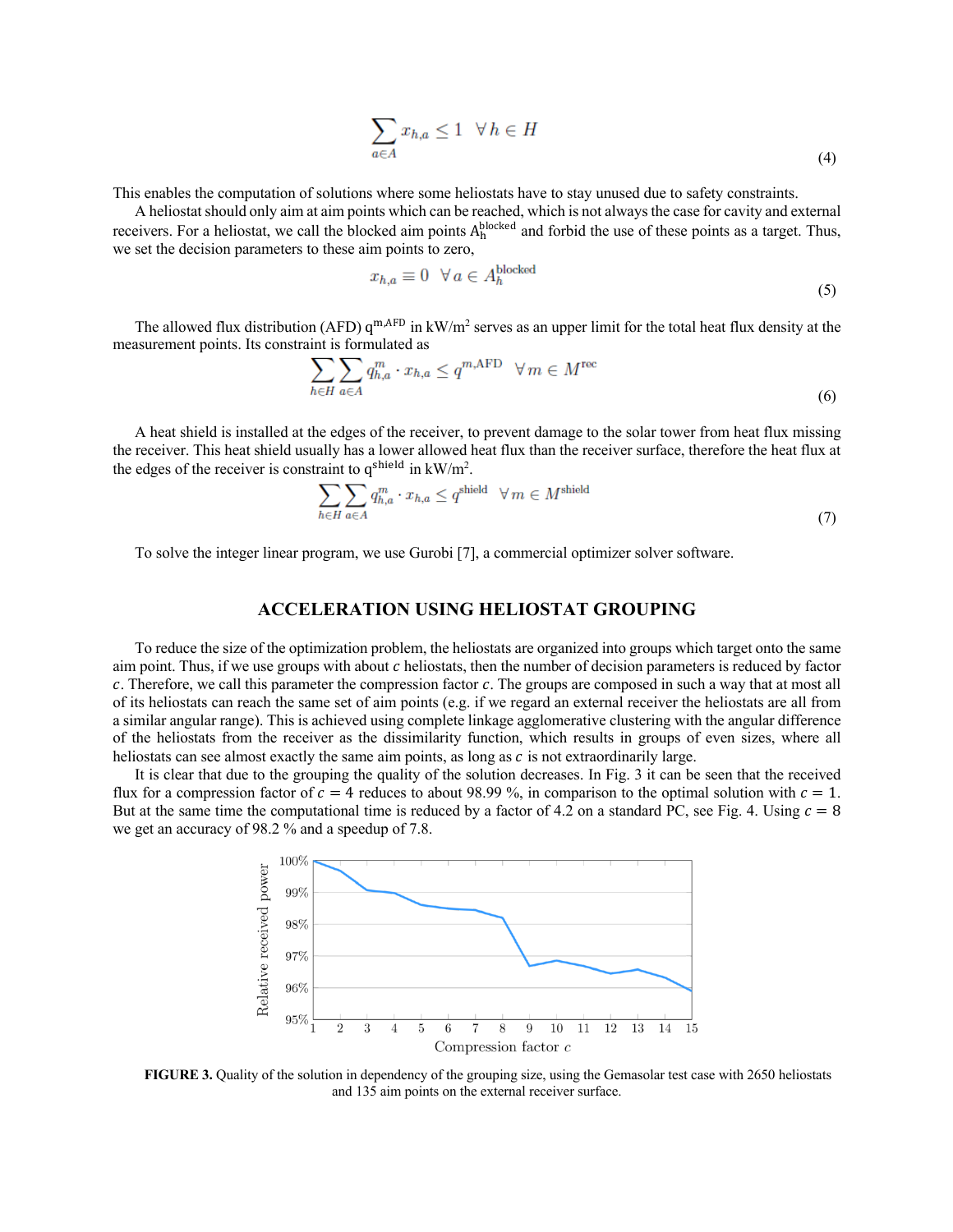

**FIGURE 4.** Runtime of the solution in dependency of the grouping size, using the Gemasolar test case with 2650 heliostats and 135 aim points on the external receiver surface.

The resulting heat flux distributions on the receiver surface using a compression factor of  $c = 1$  and  $c = 4$  are drawn in Fig. 5 and Fig. 6. As just minor differences can be seen, a comparison between both images is shown in Fig. 7.



**FIGURE 5.** Heat flux distribution on the receiver surface of the solution with  $c = 1$  in dependency of the grouping size, using the Gemasolar test case with 2650 heliostats and 135 aim points on the external receiver surface.



**FIGURE 6.** Heat flux distribution on the receiver surface of the solution with  $c = 4$  in dependency of the grouping size, using the Gemasolar test case with 2650 heliostats and 135 aim points on the external receiver surface.

The resulting aim point assignment can be seen in Fig. 8 for a compression factor  $c = 1$  and in Fig. 9 for  $c = 4$ . It can be seen that the outer heliostats tend to aim towards the center of the receiver in the default solution, while inner heliostats aim at different aim points closer to the border of the receiver. Applying the grouping forces some of the outer heliostats to aim at outer receiver points and inner heliostats at central points, as the grouping is done radially without consideration for the distances from the receiver. Even though, the changes in the resulting heat flux image are little.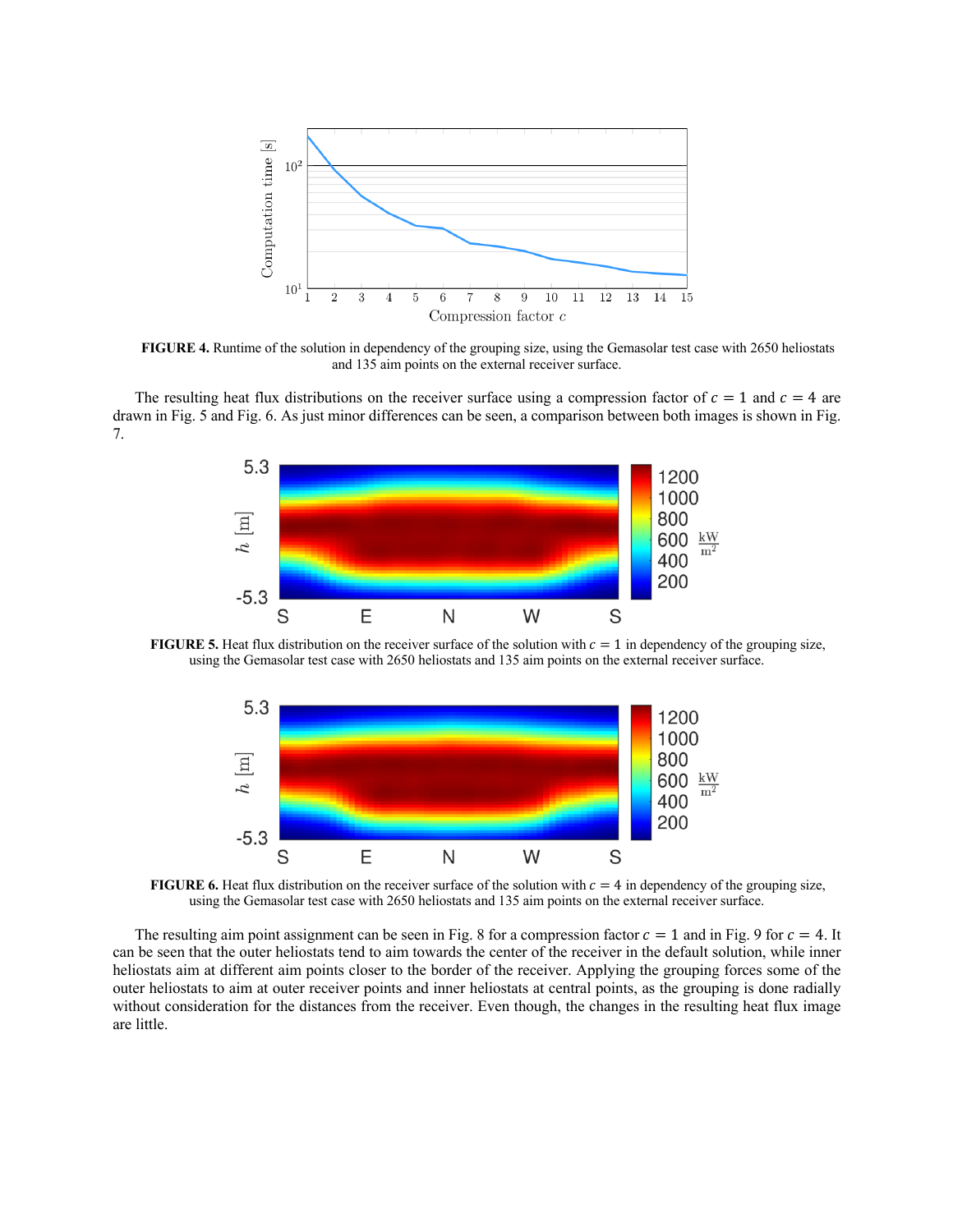

**FIGURE 7.** Absolute difference in heat flux distribution on the receiver surface between the solutions with  $c = 1$  and  $c = 4$ in dependency of the grouping size, using the Gemasolar test case with 2650 heliostats and 135 aim points on the external receiver surface.



**FIGURE 8.** Aim point assignment with a compression factor  $c = 1$ , using the Gemasolar test case with 2650 heliostats and 135 aim points on the external receiver surface.



**FIGURE 9.** Aim point assignment with a compression factor  $c = 4$ , using the Gemasolar test case with 2650 heliostats and 135 aim points on the external receiver surface.